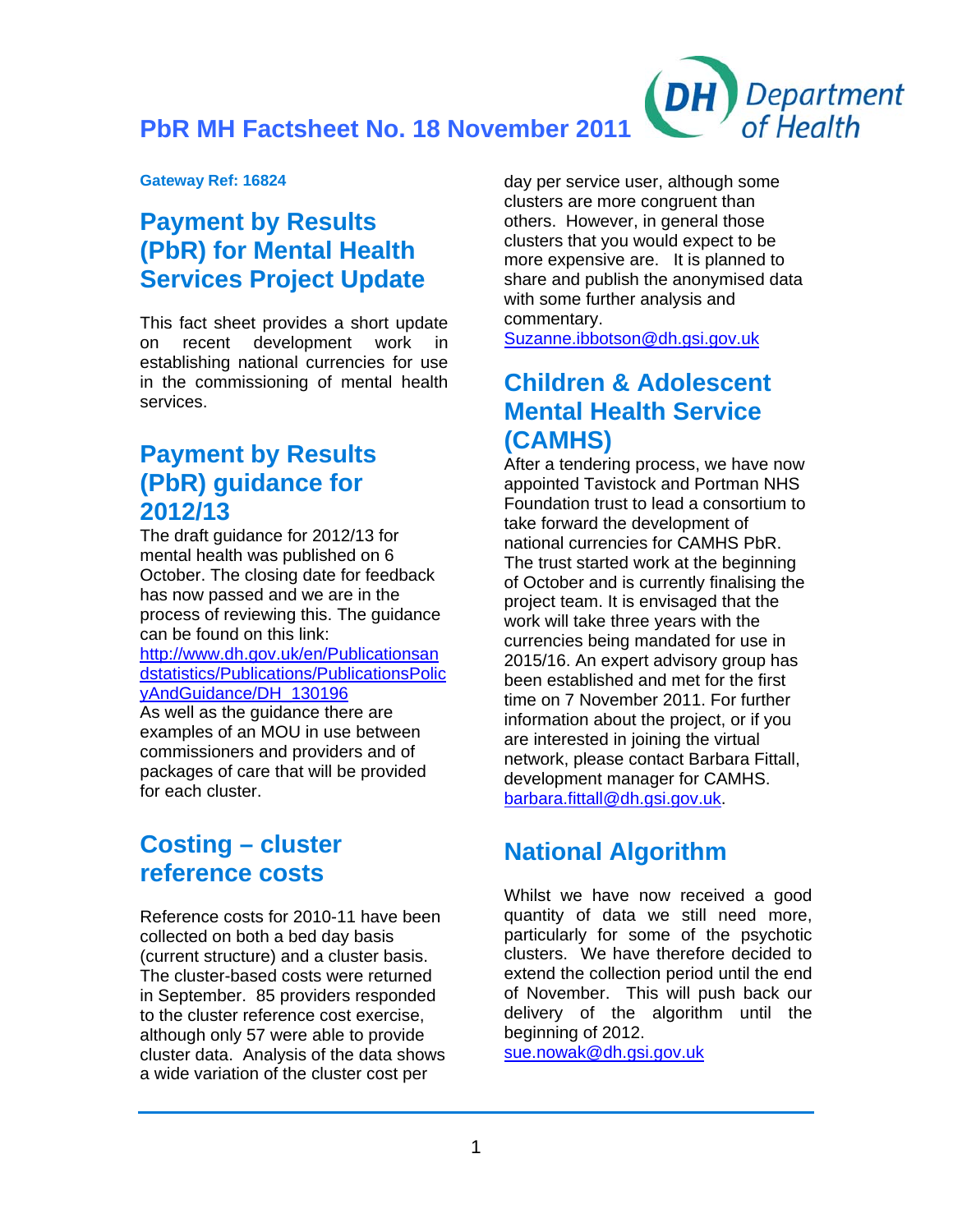**PbR MH Factsheet No. 18 November 2011** 

## **Secure and forensic services**

The report from the secure and forensic group is available on the DH website at http://www.dh.gov.uk/en/Managingyouro rganisation/NHSFinancialReforms/DH\_4 137762. Work over the next few months will focus on producing a Forensic clustering booklet including Care Transition, developing a training plan to support all participating pilot sites to prepare for participation, establishing a plan for testing the currency model in practice that links together the classification system and the currency sub group methodology, and producing a currency manual

[carole.green@humber.nhs.uk](mailto:Carole.green@humber.nhs.uk) [jed.Mcann@barnsleypct.nhs.uk](mailto:Jed.Mcann@barnsleypct.nhs.uk) 

#### **Quality and outcomes**

The Project Board have recently endorsed the first report from the Quality & Outcomes sub group, outlining the work to date and the next phase of project work to be taken forward. The report can be found in full at http://www.dh.gov.uk/en/Managingyouro rganisation/NHSFinancialReforms/DH\_4 137762

The report includes 4 phases of work: 1 - use of 8 metrics that are currently collected on a national basis, linking them to the 21 clusters, and reviewing performance locally to begin the introduction of quality indicators on a clusters basis as an integral part of the PbR process

2 - Ongoing work looking at a broader range of metrics that are also currently part of MHMDS and establishing how to make better use of them on a cluster basis

DH

**Department** 

of Health

3 - Extending the use of MHCT data. A group involving the CPPP and the RCPsych are looking at what individual MHCT items are key on a cluster basis, that could be used to determine quality and outcome

4 - The development of a web based tool to provide guidance on the content of care packages for each of the 21 clusters.

#### **What can be done now?**

Providers and commissioners should be working together to explore the use of the initial 8 metrics detailed within the report to begin establishing the use of quality indicators and outcome measures as key component of the PbR process.

 Further information will be published as it becomes available

Anyone interested in this topic can visit the quickr site where information in developments will be posted. For those people wishing to join the site please contact Rosa Alexander on rosa.alexander@dh.gsi.gov.uk [carole.green@humber.nhs.uk](mailto:Carole.green@humber.nhs.uk) [david.daniel@dh.gsi.gov.uk](mailto:David.daniel@dh.gsi.gov.uk)

## **Learning disabilities**

A workshop was held on 15 September to discuss developing and piloting the mental health learning disability clustering tool and possible currencies, based on the work undertaken in the West Midlands. A training has taken place on 24 November at Skipton House in London. Please contact Ashok Roy for further details on:

[ashok.roy@covwarkpt.nhs.uk](mailto:ashok.roy@covwarkpt.nhs.uk_)